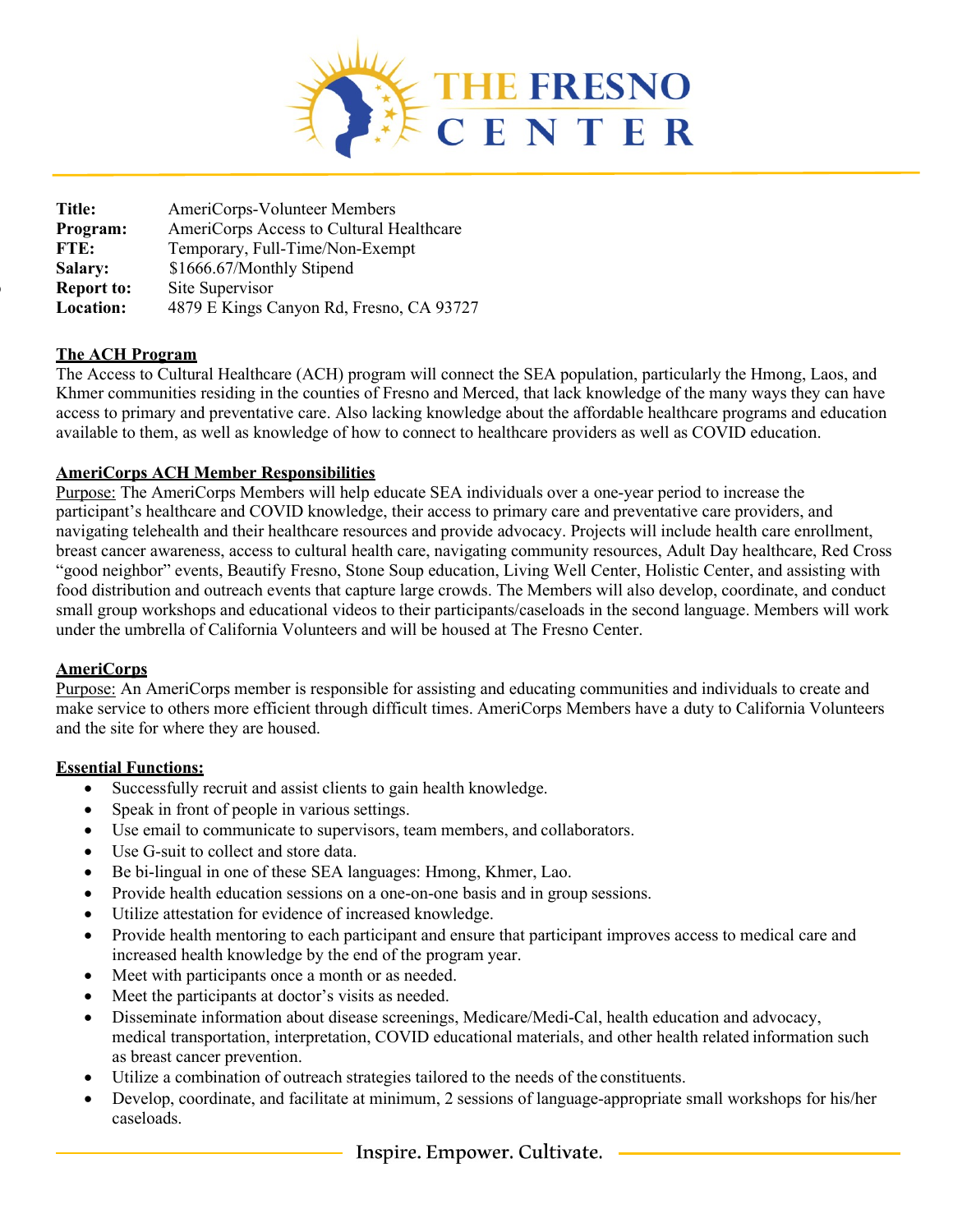- Recruit one community volunteer to help with an event or workshop, or to serve long-term as a community health resource network.
- Attend community events and food distribution.
- Attend all scheduled Members trainings and meetings for professional development.
- Read and interpret health related literature and communicate to participants in their preferred language.
- Maintain, track, and submit approved weekly timesheets to site supervisor and AmeriCorps supervisor.
- Log in daily participant appointments and enter case notes as needed; submit a weekly report highlighting the weekly activities/experiences.
- Attend weekly All hands meetings.
- Attend weekly volunteer meetings and trainings.
- Respond to all email.
- Members will follow the Policy and Procedures for member timesheet approval.

# **Other Functions:**

- Promote their work and outreach efforts on social-media and other ethnic medias.
- Attend community functions/events as an AmeriCorps Member.
- Prepare PowerPoint and video presentations.
- Prepare informational literature or flyers for distribution or marketing events.
- Complete national service hours as outline by AmeriCorps and site program.
- Translate and interpret materials to the participants.
- Protect The Fresno Center Brand at all times and display proper logo, signage, canopy, etc. At all events.

Members will gain a variety of skills while serving as an AmeriCorps Member: social work/career skills through in-depth service evidence-based curricula and case management; mentoring from supervisors; training certifications; skills to collaborate with partners for future employment; organization and presentation skills building, and more!

# **Minimal Qualifications**

- U.S. citizen or lawful permanent resident.<br>• Bilingual (Southeast Asian language: Hmo
- Bilingual (Southeast Asian language: Hmong, Lao, Khmer).
- Able to work some evenings and weekends as needed.<br>• Successful completion of Live Scan/fingermining (up)
- Successful completion of Live Scan/fingerprinting (upon hire).
- Must be willing to complete 1,700 hours of service (35 hrs./week for 11-12 months).
- Must have a valid CA Driver's License.
- Must be able to travel between sites, if needed.

# **Desired Knowledge, Skills, Experience & Personal Qualities**

- Commitment to the mission and values of the agencies (AmeriCorps, The Fresno Center, your assigned site)<br>• Strong leadership skills to inspire others
- Strong leadership skills to inspire others
- Have a passion for health
- Maintain motivation to achieve goals while dealing with challenges
- Committed to community building and development
- Experience working with the SEA community, community programs, non-profits, community organizations
- Ability to provide a consistent, professional, positive relationship with the public
- Exceptional oral and written communication skills
- Must be willing to learn the scope of work
- Adaptable and ability to work independently and as a team

#### • **Terms of Service**

- Member's start date: July 2022; Member's end date: June 2023
- Members regular service hours are Monday through Friday

# Inspire. Empower. Cultivate.